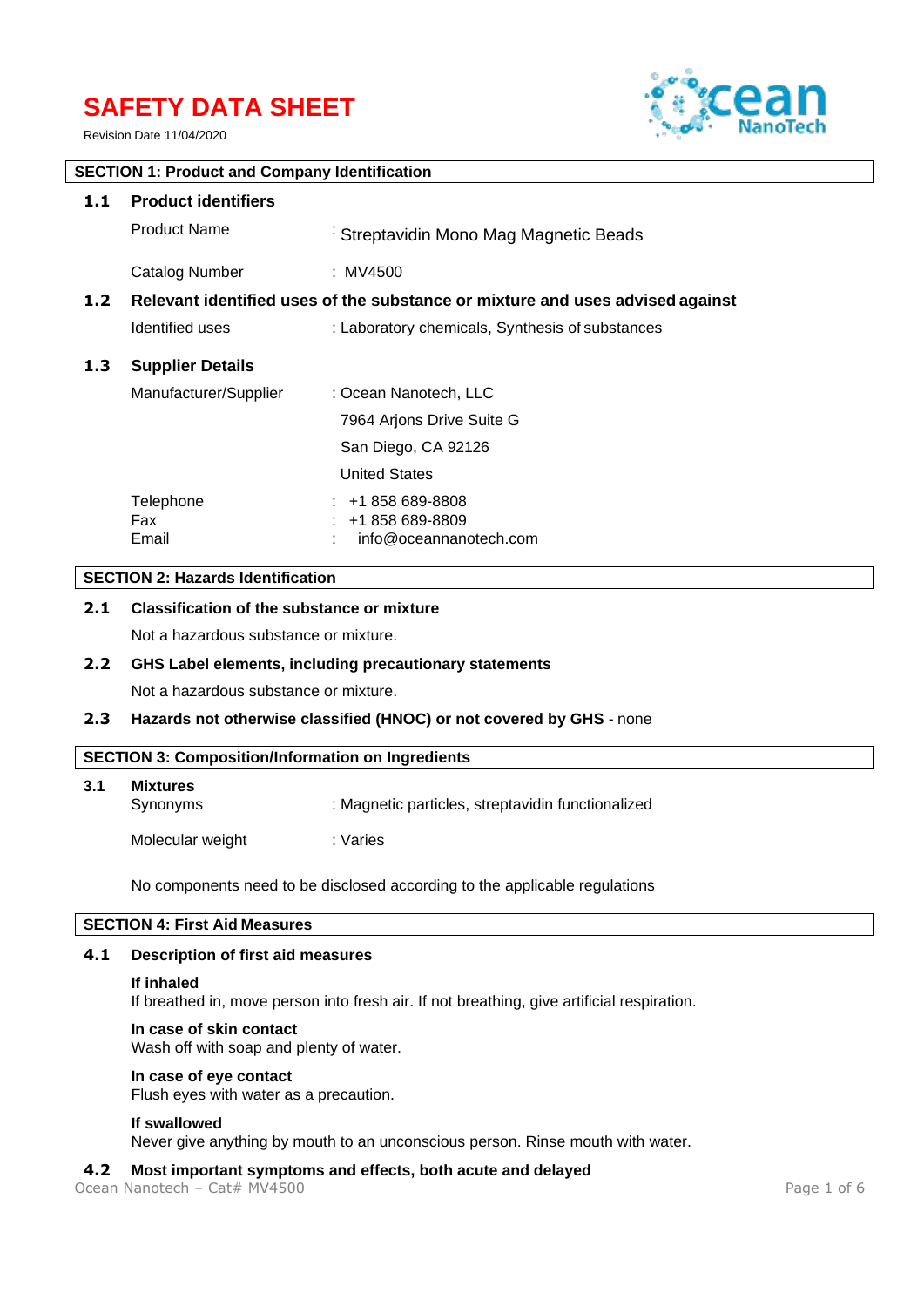The most important known symptoms and effects are described in the labelling (see section 2.2) and/or in section 11

**4.3 Indication of any immediate medical attention and special treatment needed** No data available

#### **SECTION 5: Firefighting Measures**

#### **5.1 Extinguishing Media Suitable**

#### **extinguishing media**

Use water spray, alcohol-resistant foam, dry chemical or carbon dioxide.

- **5.2 Special hazards arising from the substance or mixture** Carbon oxides
- **5.3 Advice for firefighters** Wear self-contained breathing apparatus for firefighting if necessary.
- **5.4 Further information** No data available

#### **SECTION 6: Accidental Release Measures**

- **6.1 Personal precautions, protective equipment and emergency procedures** Avoid breathing vapors, mist or gas. For personal protection see section 8.
- **6.2 Environmental precautions** Do not let product enter drains.
- **6.3 Methods and materials for containment and cleaning up** Keep in suitable, closed containers for disposal.
- **6.4 Reference to other sections** For disposal see section 13.

### **SECTION 7: Handling and Storage**

- **7.1 Precautions for safe handling** For precautions see section 2.2.
- **7.2 Conditions for safe storage, including any incompatibilities** Keep container tightly closed in a dry and well-ventilated place. Containers which are opened must be carefully resealed and kept upright to prevent leakage.

Recommended storage temperature 2 - 8 °C

Do not freeze. Storage class (TRGS 510): 12: Non-Combustible Liquids

#### **7.3 Specific end use(s)**

Apart from the uses mentioned in section 1.2 no other specific uses are stipulated

#### **SECTION 8: Exposure Controls/Personal Protection**

#### **8.1 Control parameters**

**Components with workplace control parameters** Contains no substances with occupational exposure limit values.

#### **8.2 Exposure controls**

**Appropriate engineering controls** General industrial hygiene practice.

#### **Personal protective equipment**

#### **Eye/face protection**

Ocean Nanotech – Cat# MV4500 Page 2 of 6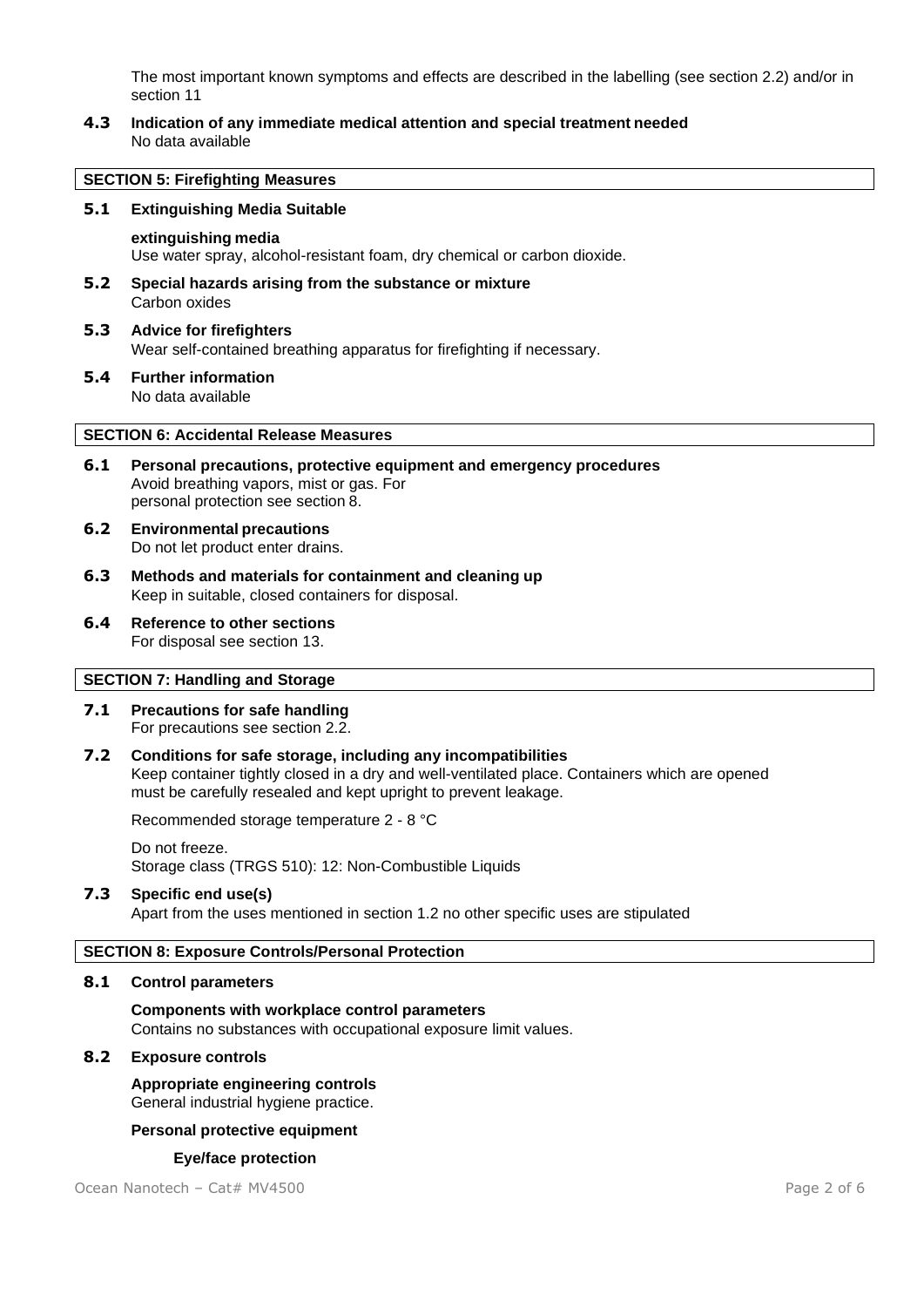Use equipment for eye protection tested and approved under appropriate government standards such as NIOSH (US) or EN 166(EU).

#### **Skin protection**

Handle with gloves. Gloves must be inspected prior to use. Use proper glove removal technique (without touching glove's outer surface) to avoid skin contact with this product. Dispose of contaminated gloves after use in accordance with applicable laws and good laboratory practices. Wash and dry hands.

#### **Body Protection**

Impervious clothing, the type of protective equipment must be selected according to the concentration and amount of the dangerous substance at the specific workplace.

#### **Respiratory protection**

Respiratory protection not required. For nuisance exposures use type OV/AG (US) or type ABEK (EU EN 14387) respirator cartridges. Use respirators and components tested and approved under appropriate government standards such as NIOSH (US) or CEN (EU).

#### **Control of environmental exposure**

Do not let product enter drains.

#### **SECTION 9: Physical and Chemical Properties**

#### **9.1 Information on basic physical and chemical properties**

| Appearance                                         | Form: liquid               |
|----------------------------------------------------|----------------------------|
|                                                    | Color: brown/black         |
| Odor                                               | No data available          |
| <b>Odor Threshold</b>                              | No data available          |
| pH                                                 | 6.0 - 8.0 at 25 °C (77 °F) |
| Melting<br>point/freezing point                    | $0.0 °C$ (32.0 °F)         |
| Initial boiling point<br>and boiling range         | 100.0 °C 212.0 °F          |
| Flash point                                        | Not applicable             |
| Evaporation rate                                   | No data available          |
| Flammability (solid,<br>gas)                       | No data available          |
| Upper/lower<br>flammability or<br>explosive limits | No data available          |
| Vapor pressure                                     | No data available          |
| Vapor density                                      | No data available          |
| Relative density                                   | $1.00$ g/cm3               |
| Water solubility                                   | Completely miscible        |
| Partition coefficient: n-<br>octanol/water         | No data available          |
| Auto-ignition<br>temperature                       | No<br>data<br>available    |
| Decomposition<br>temperature                       | No data available          |
| Viscosity                                          | No data available          |
| <b>Explosive properties</b>                        | No data available          |
| Oxidizing properties                               | No data available          |
|                                                    |                            |

Ocean Nanotech – Cat# MV4500 Page 3 of 6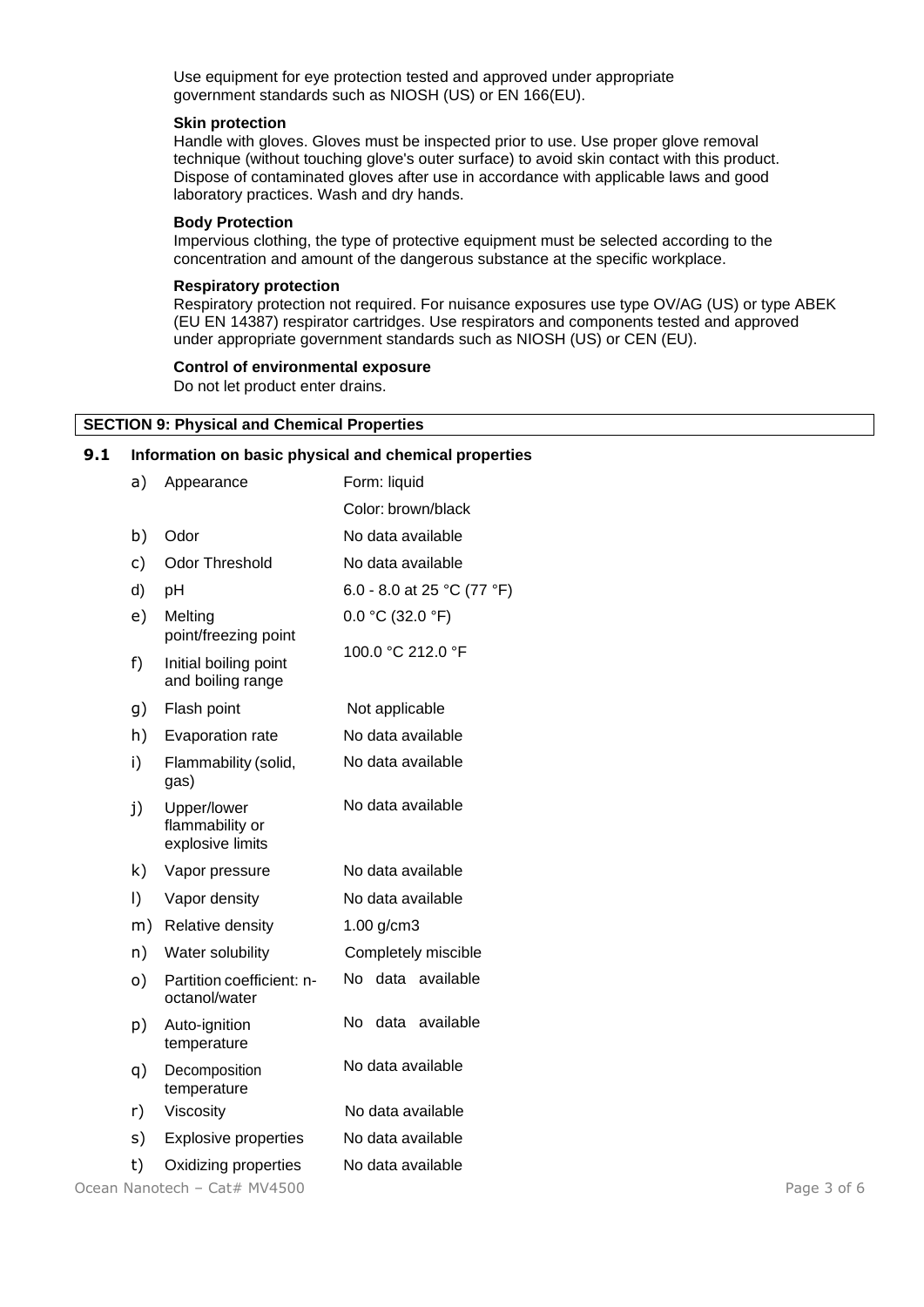#### **SECTION 10: Stability and Reactivity**

#### **10.1 Reactivity** No data available

# **10.2 Chemical stability**

Stable under recommended storage conditions.

- **10.3 Possibility of hazardous reactions** No data available
- **10.4 Conditions to avoid** No data available
- **10.5 Incompatible materials** Strong oxidizing agents

#### **10.6 Hazardous decomposition products** Hazardous decomposition products formed under fire conditions. - Carbon oxides Other decomposition products - No data available In the event of fire: see section 5

### **SECTION 11: Toxicological Information**

#### **11.1 Information on toxicological effects Acute**

**toxicity** No data available

**Skin corrosion/irritation** No data available

**Serious eye damage/eye irritation** No data available

**Respiratory or skin sensitization**

No data available

**Germ cell mutagenicity**

No data available

#### **Carcinogenicity**

- IARC: No component of this product present at levels greater than or equal to 0.1% is identified as probable, possible or confirmed human carcinogen by IARC.
- ACGIH: No component of this product present at levels greater than or equal to 0.1% is identified as a carcinogen or potential carcinogen by ACGIH.
- NTP: No component of this product present at levels greater than or equal to 0.1% is identified as a known or anticipated carcinogen by NTP.
- OSHA: No component of this product present at levels greater than or equal to 0.1% is on OSHA's list of regulated carcinogens.

#### **Reproductive toxicity**

No data available

**Specific target organ toxicity - single exposure** No data available

**Specific target organ toxicity - repeated exposure** No data available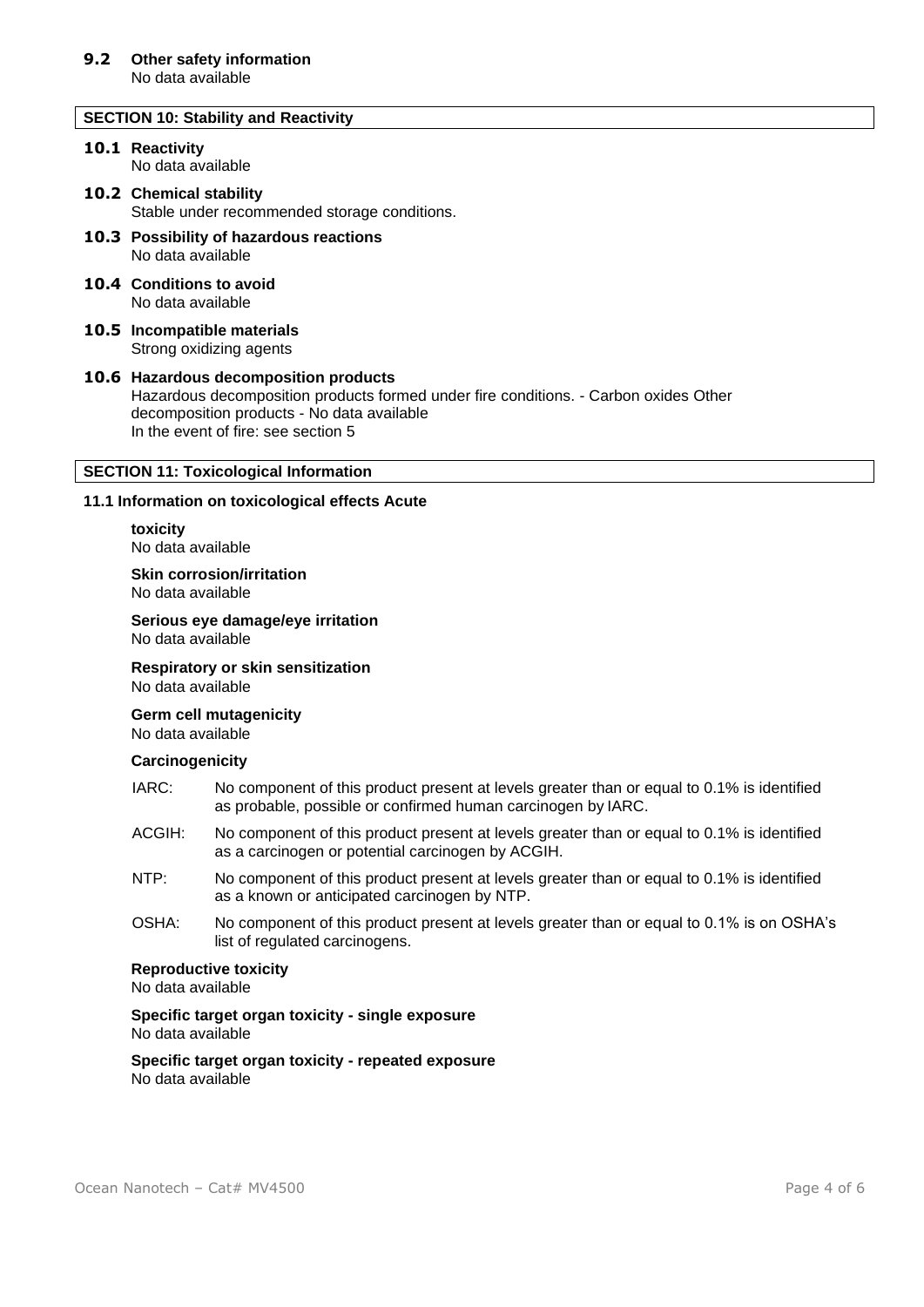# **Additional Information**

RTECS: Not available

# **SECTION 12: Ecological Information**

# **12.1 Toxicity**

No data available

- **12.2 Persistence and degradability** No data available
- **12.3 Bioaccumulative potential** No data available
- **12.4 Mobility in soil** No data available
- **12.5 Results of PBT and vPvB assessment** PBT/vPvB assessment not available as chemical safety assessment not required/not conducted
- **12.6 Other adverse effects** No data available

# **SECTION 13: Disposal Considerations**

## **13.1 Waste treatment methods Product**

Offer surplus and non-recyclable solutions to a licensed disposal company.

#### **Contaminated packaging**

Dispose of as unused product.

# **SECTION 14: Transportation Information**

#### **DOT (US)** Not dangerous goods

**IMDG**

Not dangerous goods

# **IATA**

Not dangerous goods

#### **SECTION 15: Regulatory Information**

#### **SARA 302 Components**

No chemicals in this material are subject to the reporting requirements of SARA Title III, Section 302.

#### **SARA 313 Components**

This material does not contain any chemical components with known CAS numbers that exceed the threshold (De Minimis) reporting levels established by SARA Title III, Section 313.

#### **SARA 311/312 Hazards**

No SARA Hazards

# **Massachusetts Right to Know Components**

No components are subject to the Massachusetts Right to Know Act.